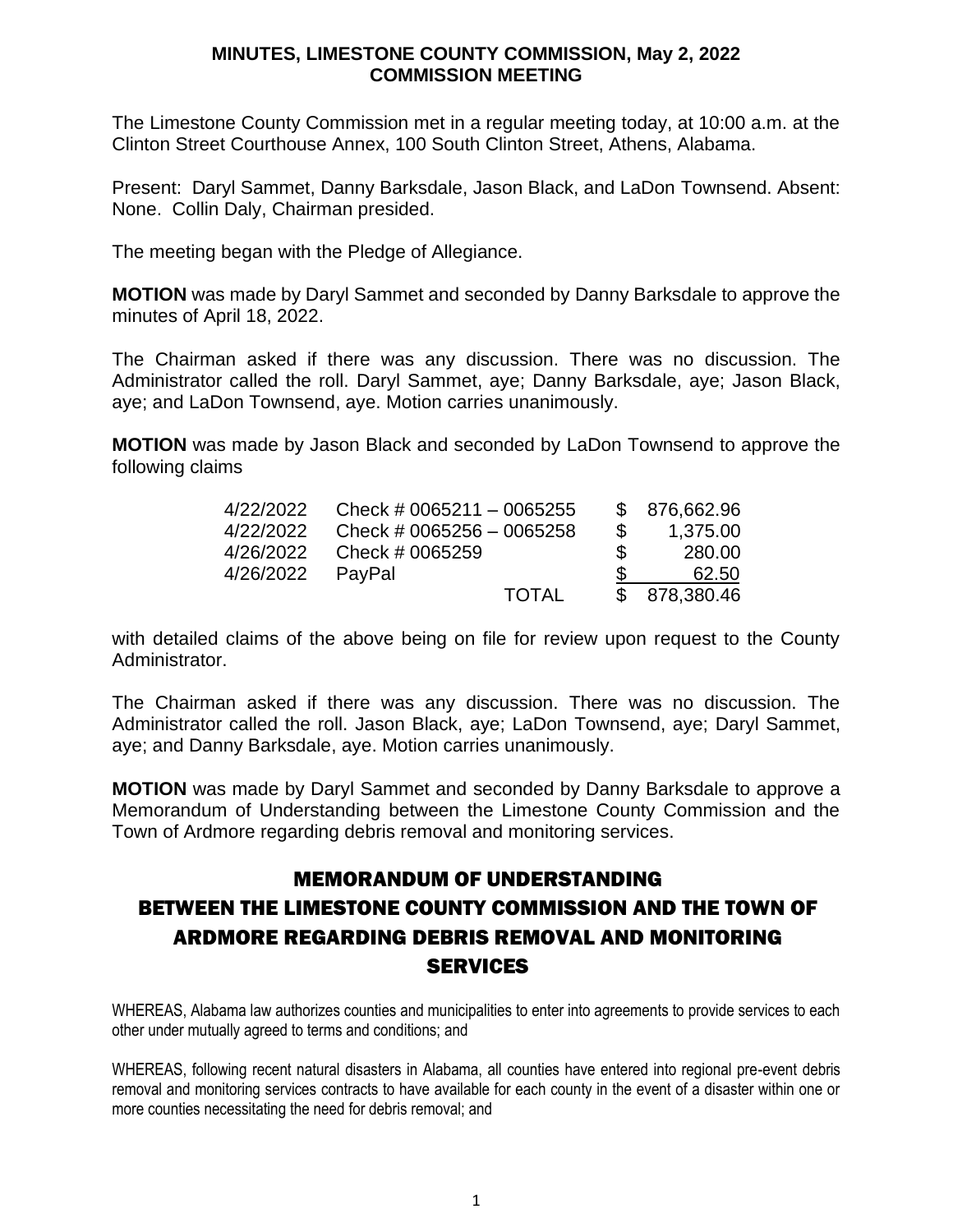WHEREAS, the Invitation to Bid for these regional pre-event contracts included a provision to require the successful bidder to provide services within the jurisdictional limits of a municipality within an activating county if the county and the municipality had entered into a memorandum of understanding allowing the activating county to assume responsibility for debris removal and/or monitoring services on municipal property within the jurisdictional limits of the municipality: and

WHEREAS, these regional county contracts provide that services may be performed within the jurisdictional limits of a municipality within an activating county at the direction of the county if, prior to the disaster warranting the need for debris removal and/or monitoring services, the county and the municipality have entered into a written memorandum of understanding whereby the county agrees to assume responsibility for performing the services necessary for the removal of disaster-related debris from municipal property on behalf of the municipality; and

WHEREAS, Limestone County is a party to the Region 7 county contracts for debris removal and monitoring services, which contracts provide for debris removal and monitoring services to be provided to the county upon activation under procedures set out in such contracts; and

WHEREAS, the town of Ardmore is not properly equipped to effectively perform debris removal operations in the event of a disaster within its jurisdictional limits, and as such, the county and municipality find it to be in their mutual best interests and to the benefit of the citizens they represent to enter into this memorandum of understanding to allow the county to have debris removal services performed on the municipal property within the jurisdictional limits of the municipality pursuant to the county regional contract for debris removal services and, if necessary, to have such debris removal monitored pursuant to the county regional contract for monitoring services; and

WHEREAS, both the Limestone. County Commission and the Ardmore Town Council have adopted resolutions agreeing to enter into this memorandum of understanding between the Limestone County Commission and the Town of Ardmore, which resolutions are attached hereto and incorporated by reference; and

WHEREAS, the Limestone County Commission and the Town of Ardmore, as evidenced by the above referenced resolutions, also agree to the following terms and conditions:

1. That this memorandum of understanding shall only apply in the event that, following a disaster necessitating debris removal and/or monitoring services, the county has activated the Region 7 contract for debris removal and/or monitoring services pursuant to procedures set out in said contract.

2. That in the event the municipality desires that the county have debris removal and/or monitoring services performed on municipal property within its municipal jurisdictional limits pursuant to this memorandum of understanding, the mayor or other municipal official designated in writing by the Ardmore Town Council shall, unless waived by the county commission, send written notice to the county within five calendar days of a disaster necessitating the removal of debris that the municipality desires to have the county perform such services under the terms and conditions set out in the county regional contracts.

3. That, upon receipt of such request, the county determines that it can provide those services within the jurisdictional limits of the municipality pursuant to the county regional debris removal and/or monitoring services contracts.

4. That the debris removal and/or monitoring services provided to the municipality shall be limited to available contract personnel and equipment not required to meet the needs of the county, and that the judgment of the Limestone County Commission or its designee shall be final as to the personnel and equipment so available and as to the time of providing such services.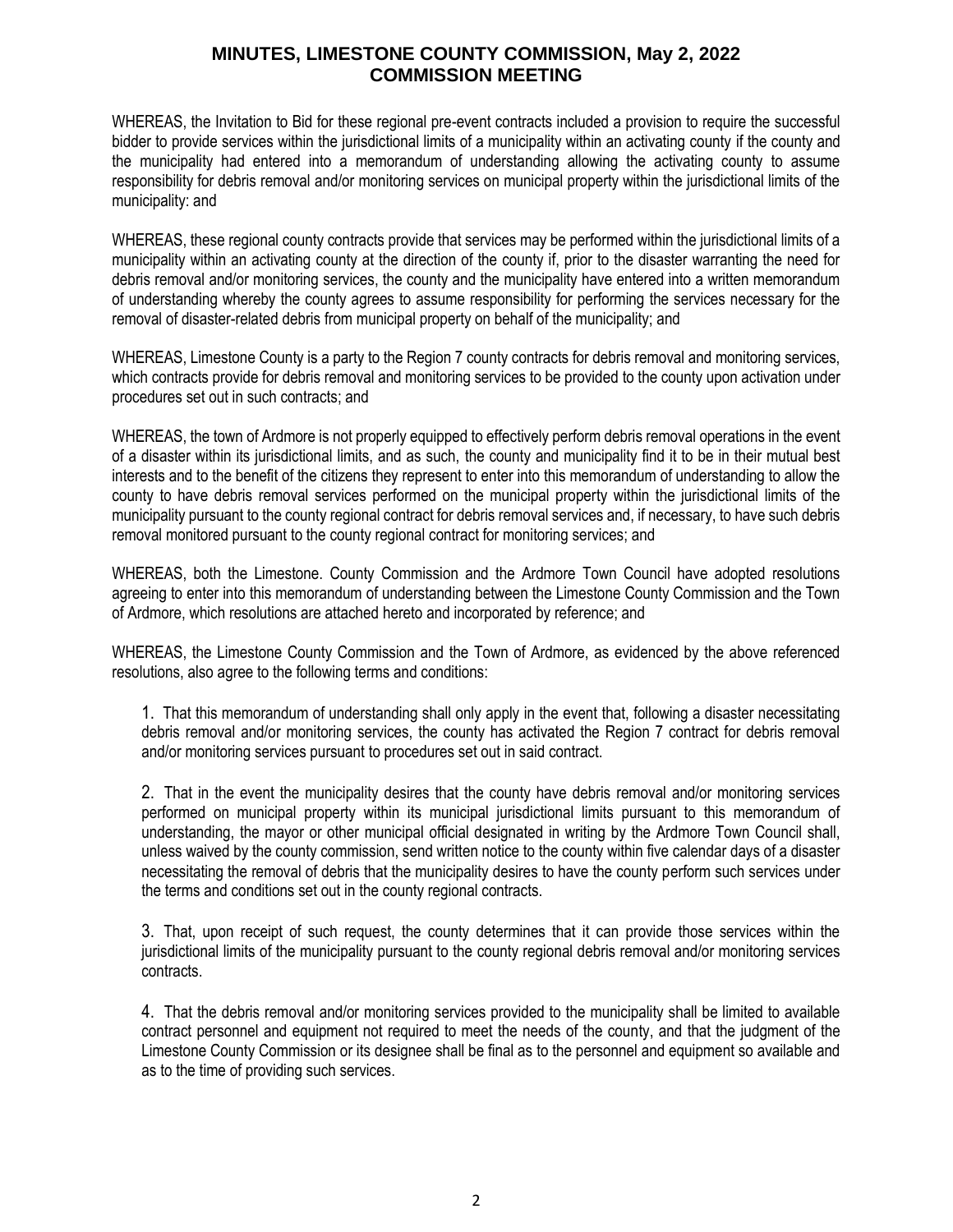5. That the county shall only provide services within the jurisdictional limits of the municipality that are provided for in the regional county debris removal and monitoring services contracts as set out in Exhibit A of the contracts, which are attached hereto and incorporated by reference.

6. That the Town of Ardmore shall cooperate with county and contract personnel as necessary to ensure proper management and administration of the removal of debris within the jurisdictional limits of the municipality pursuant to the regional county contracts for debris removal and/or monitoring services, which cooperation shall include, but not be limited to, allowing county personnel and their contractors access as necessary to perform debris removal and/or monitoring services as determined necessary and appropriate by county personnel and assisting as necessary to provide documentation required under the county regional joint debris removal and/or monitoring services contracts.

7. That the municipality understands that monitoring of the debris removal may be necessary and agrees to cooperate with all debris removal monitoring services conducted within its jurisdictional limits pursuant to the county regional monitoring services contract or as otherwise provided by the county.

8. That there shall be no debris removal and/or monitoring services performed on private property under this memorandum of understanding and that only services authorized under the regional county contracts as determined by the Limestone County Commission or its designated county personnel shall be provided That the county may suspend or terminate the removal of debris and/or monitoring services within the jurisdictional limits of the municipality as it deems appropriate or necessary due to (a) conditions within the county; (b) issues related to the regional county contracts for debris removal and/or monitoring; (c) lack of cooperation from municipal officials and/or employees; or (d) other reasons as warranted in the discretion of the county.

9. That by entering into this memorandum of understanding, the county assumes no liability for damages to any property of the municipality or any citizens of the municipality resulting from the debris removal or monitoring services conducted by the debris removal or monitoring services contractor. Additionally, the undersigned municipality shall indemnify and hold harmless Limestone County, its officials, employees, and agents for any damage of any type whatsoever to the municipality's property or to personal property and fixtures situated thereon, or for bodily injury or death to persons on the municipality's property, and hereby releases, discharges and waives any and all actions, either legal or equitable, which the undersigned municipality has, or ever might or may have, by reason of any action of the county and its county officials, employees or debris removal or monitoring services contractors and any action they have taken to accomplish the aforementioned purpose.

10. That, unless alternative arrangements are made between the county and municipality prior to the county providing the municipality with debris removal and/or monitoring services as provided herein, the municipality shall reimburse the Limestone County Commission for any and all expenses incurred by the county for the removal of debris within the jurisdictional limits of the municipality and/or for monitoring services related to the debris removal pursuant to the reimbursement schedule presented to the municipality by the county at the time the municipality submits its request for services as provided in this memorandum of understanding;

11. That the municipality's failure to timely reimburse the county pursuant to the reimbursement schedule presented to the municipality by the county shall be deemed a breach of this memorandum of understanding which shall result in termination of this agreement and any other remedies available to the county under the law.

12. That in the event the county receives reimbursement for any or all of its costs related to debris removal and/or monitoring services performed within the municipality's jurisdictional limits from any government or other source or sources, the county shall pay the municipality its pro rata share of such reimbursement within thirty days of receipt by the county provided the municipality has paid in full its portion of the cost of debris removal and/or monitoring services pursuant to the requirements set out in paragraph 11 above. However, if at any time after the county has been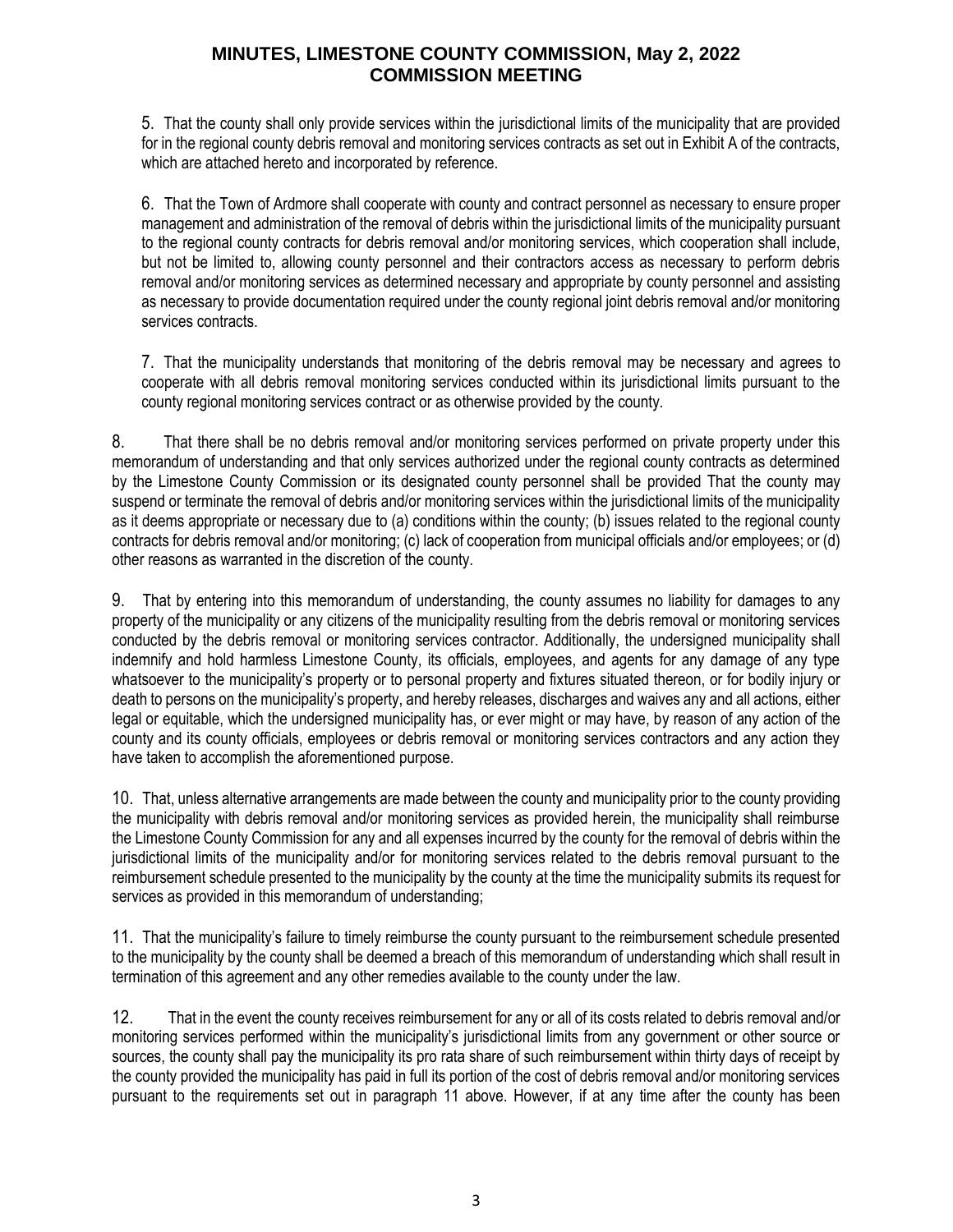reimbursed from any source and has reimbursed the municipality in accordance with this paragraph, it is determined that the debris removal and/or monitoring services were not performed in accordance with such source or sources' debris removal and/or monitoring services laws, rules, regulations or guidance, the municipality shall promptly reimburse the County within 15 days the amount of the reduction of the county's reimbursement from such source related to the debris removal and/or monitoring services performed within the municipalities jurisdictional limits. That this agreement only applies in the event the county has activated the regional county contract for debris removal and/or monitoring services and that the county shall not be obligated to provide debris removal and/or monitoring services on municipal property within the jurisdictional limits of the municipality except as specifically provided herein.

13. That, except as provided in paragraph 11, this memorandum of understanding shall be in full force and effect from May 2, 2022 until October 31, 2022 but may be renewed upon mutual consent of both parties approved in writing by both parties no later than December 1, 2022.

Executed on this the 2nd day of May 2022.

The Chairman asked if there was any discussion. There was no discussion. The Administrator called the roll. Daryl Sammet, aye; Danny Barksdale, aye; Jason Black, aye; and LaDon Townsend, aye. Motion carries unanimously.

**MOTION** was made by LaDon Townsend and seconded by Daryl Sammet to approve a resolution regarding the sale of real property located in the Elm Industrial Park to M.M.J. Associates, LLC.

# **RESOLUTION NO. \_\_\_\_\_\_\_\_\_\_\_\_\_\_\_\_\_\_\_\_**

#### **A RESOLUTION REGARDING THE SALE OF REAL PROPERTY LOCATED**

#### **IN THE ELM INDUSTRIAL PARK**

**WHEREAS,** the Limestone County Commission, as the governing body of Limestone County, Alabama (the "County"), and the City of Athens, Alabama (the "City"), jointly own the following real property, consisting of 77.2 acres:

*Lot 1, as shown in the Final Plat of North Elm Industrial Park, Phase 2, recorded at Plat Book K, Page 143 in the Office of the Judge of Probate of Limestone County, Alabama;* (the "Property");

**WHEREAS,** on December 6, 2021, the Limestone County Commission previously approved the sale of the Property to Gregory Industries. Inc. ("Gregory");

**WHEREAS,** M.M.J. Associates, LLC ("MMJ"), an entity affiliated with Gregory, has requested that the Property be sold to it instead, as MMJ would then lease or otherwise cause Gregory to use Property for the construction and operation of an industrial facility for the manufacture and production of steel products, such as tubing, strut, and highway safety barriers, involving an estimate \$30,000,000 capital investment over the next five years, with over 100 jobs created; and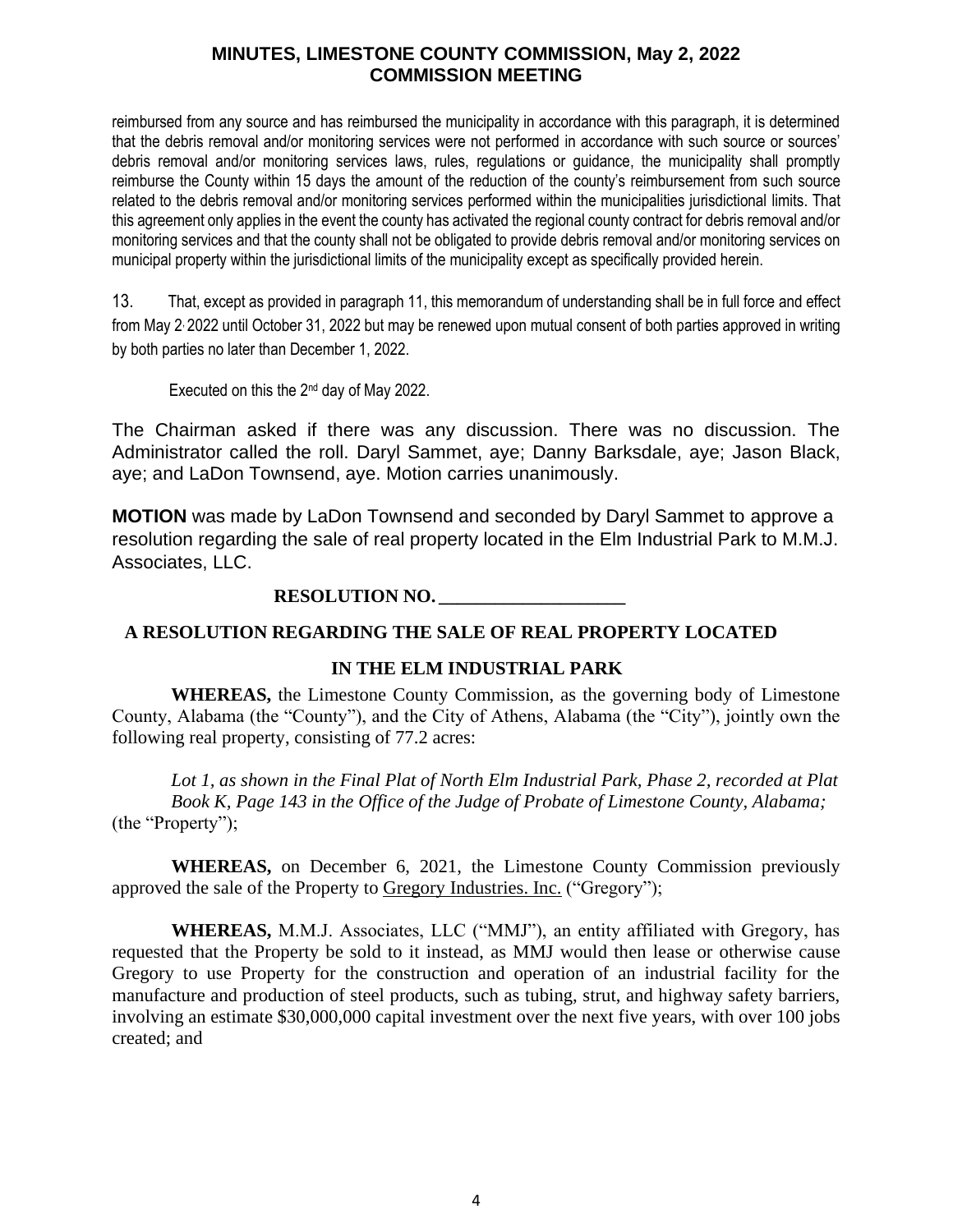**WHEREAS,** the Limestone County Commission has determined that the purchase price for the Property is a fair, adequate and reasonable price, and does not involve the lending of the County's credit or grant of public funds or other things of value in aid of MMJ or any individual, firm, corporation, or other business entity, public or private;

**WHEREAS,** the Limestone County Commission finds that MMJ's purchase of the Property would be for the purpose of constructing, developing, equipping and/or operating industrial facilities, and that the Property is no longer needed for public or municipal purposes by the County and/or the City; and

**WHEREAS,** this Resolution is authorized by Section 94.01 of the *Constitution of Alabama,* as well as other authorities; and

**WHEREAS,** upon motion having been duly made by Commissioner Townsend, and seconded by Commissioner Sammet, to approve this Resolution, pursuant to the terms and conditions therein, as proposed; and, with said motion and second having been made in an open meeting of the Commission on the  $2<sup>nd</sup>$  day of May 2022, with discussion had thereon and a vote having been taken, upon which vote said motion carried by a vote of 4 to 0;

#### **THEREFORE, BE IT RESOLVED BY THE LIMESTONE COUNTY**

**COMMISSION,** during its meeting on the 2<sup>nd</sup> day of May 2022, commencing at 10:00 a.m., as follows:

**BE IT HEREBY RESOLVED** that the Chairman of the Limestone County Commission, on behalf of the Limestone County Commission, is authorized to enter into a contract to sell the Property to MMJ upon the following terms: (i) a sale of the Property for \$25,000.00 per acre; (ii) the deposit of \$25,000.00 in earnest money by MMJ; (iii) no financing required to close; (iv) no real estate broker involvement; (v) a due diligence period for MMJ (including provisions for review of title and survey); (vi) closing to occur within 30 days after the due diligence period; (vii) delivery of a statutory warranty deed at closing, free of any mortgages, liens, or encumbrances; (viii) MMJ to pay for all survey costs; title examination, commitment and premium costs; and (ix) such other terms and conditions that the Chairman may determine that are not inconsistent therewith. The Chairman is authorized to do so through the execution, ratification, and/or performance of a "Purchase and Sale Agreement", and any amendment thereto, containing these terms.

**BE IT FURTHER RESOLVED** that the Chairman of the Limestone County Commission shall be authorized to further execute any and all documents and instruments that may be necessary to complete the County's performance and closing of the sale of the Property, including the approval of any modifications to the contract for sale that may be inconsequential to the substantive terms of said agreement, and to take such actions as may be necessary to effect and carry out the transactions contemplated by this Resolution. This authority includes, but is not limited to, approving and executing agreement(s) with the City concerning operational details, logistics, and allocation of costs/responsibilities as between the City and County, that are consistent with and involved in carrying out the transactions contemplated by this Resolution.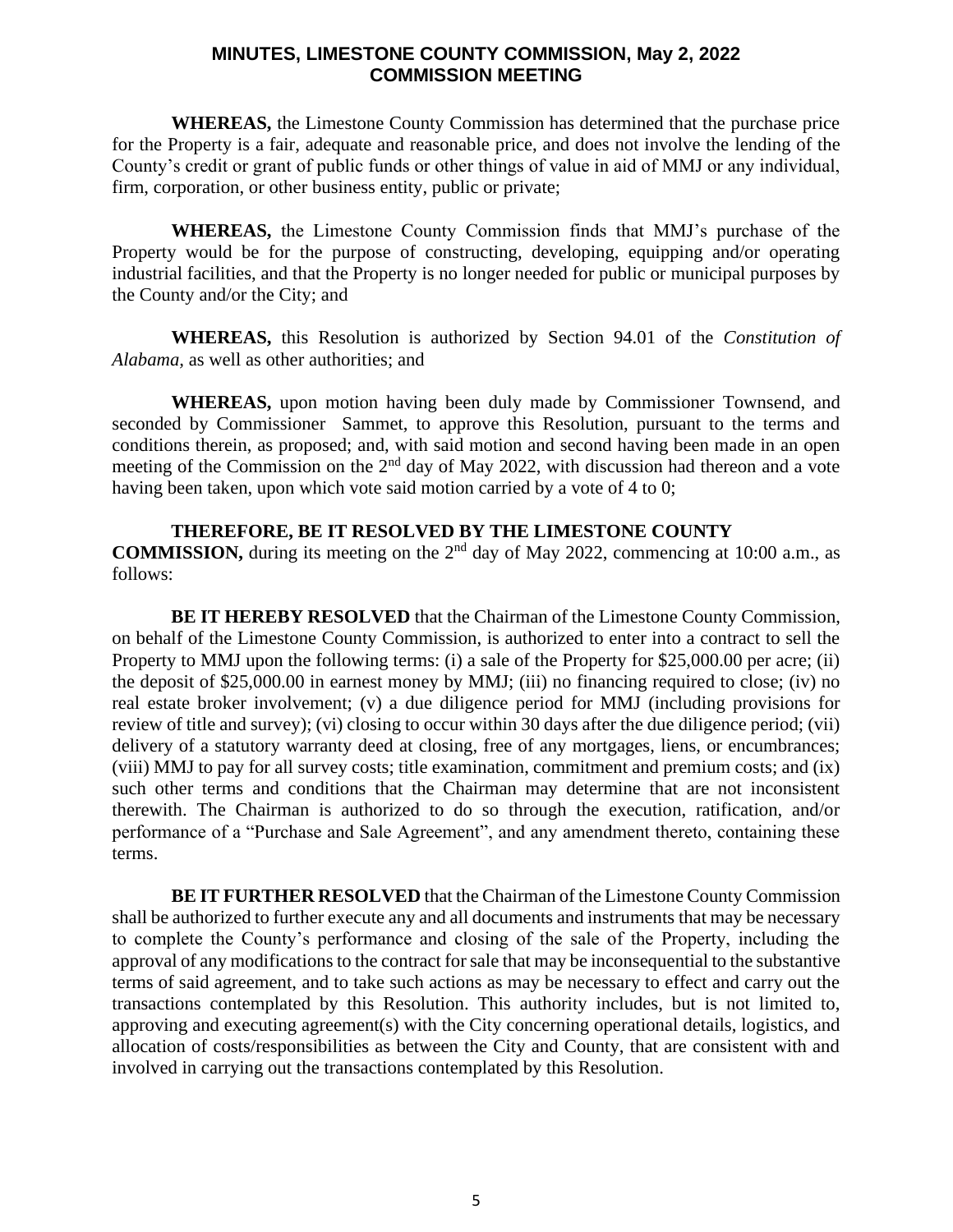The authority granted herein shall be in force and effect immediately upon passage of this Resolution. This Resolution shall replace and fully supersede the December 6, 2021 Resolution concerning the Property and Gregory.

**ADOPTED AND APPROVED** this 2nd day of May 2022.

Limestone County Commission Chairman

ATTEST:

County Clerk/Administrator

The Chairman asked if there was any discussion. There was no discussion. The Administrator called the roll. LaDon Townsend, aye; Daryl Sammet, aye; Danny Barksdale, aye; and Jason Black, aye. Motion carries unanimously.

**MOTION** was made by Jason Black and seconded by Danny Barksdale to approve an Authorized Servicer Agreement with Goodman Air Conditioning & Heating. This agreement allows Steve Usery to be an approved servicer in order for Limestone County to receive reimbursement for damaged equipment that is under warranty.

#### **Electronic Disclosure and Signature Consent**

Please read this Electronic Disclosure and Signature Consent carefully and keep a copy for your records.

The federal Electronic Signatures in Global and National Commerce Act requires us to provide you this disclosure and information about products and services you may receive or access in connection with your relationship with us. With your consent, we can deliver documents to you by displaying or delivering the documents electronically and requesting that you print or download the documents and retain them for your records.

Your consent also permits the general use of electronic records and electronic signatures in connection with the documents. We also reserve the right to provide you notices, disclosures or contracts in paper, even if you have consented to receive Electronic Records.

Please read the information below thoroughly and, if you can access this information electronically to your satisfaction and agree to these terms and conditions, please confirm your acceptance of this agreement by clicking the 'I ACCEPT' button below. If you do not agree to use electronic signatures or to receive Electronic Records, click the button indicating you wish to sign on paper.

#### **Statement of electronic disclosures**

If you consent to electronic disclosures, that consent applies to all documents we give you or receive from you.

#### **Right to have records provided on paper**

You agree to print out or download documents when we advise you to do so and keep it for your records,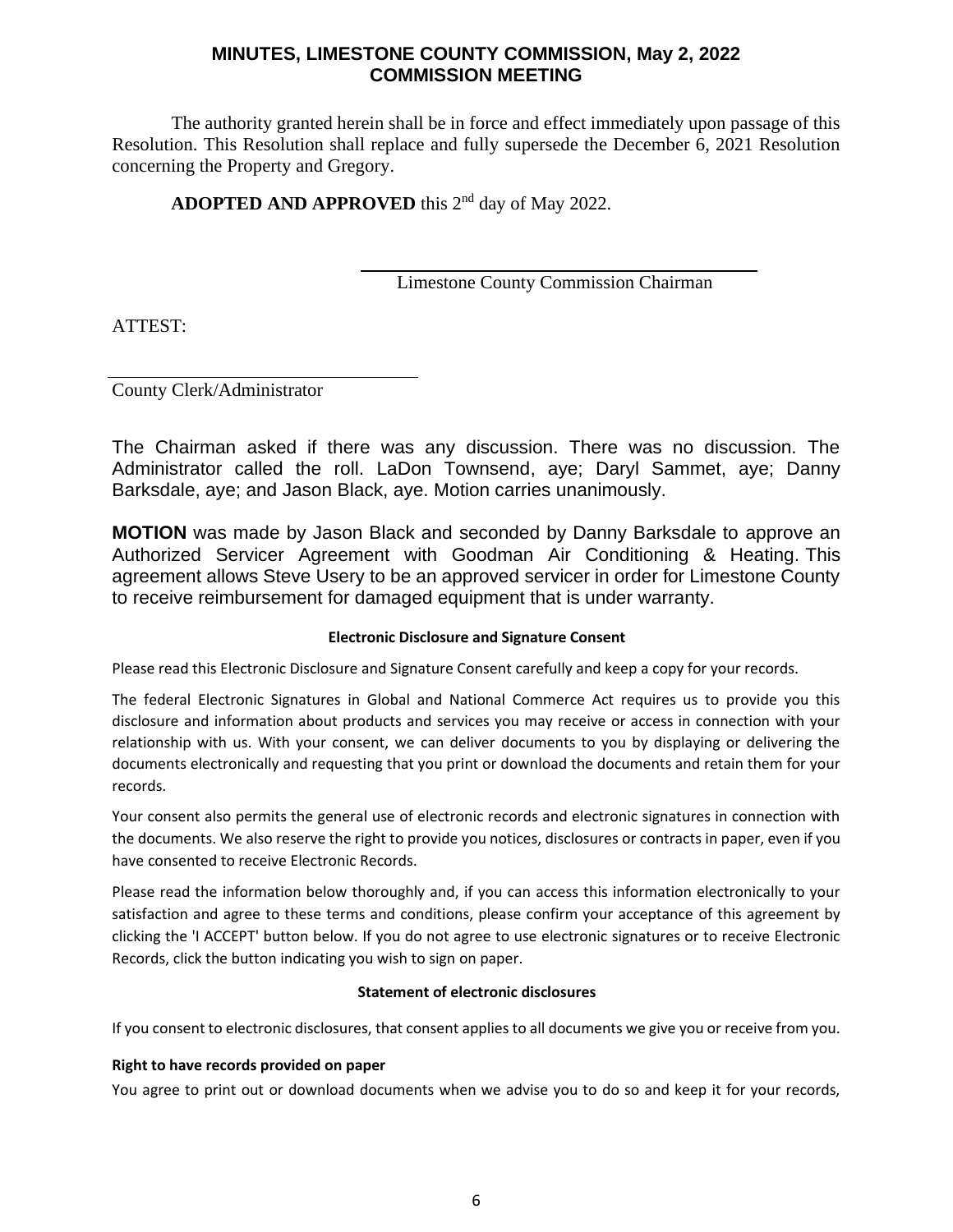however at any time, you may request from us paper copies of any Electronic Records at no cost to you.

If you are unable to print or download any document, you may call us and request paper copies.

#### **You must keep your email or electronic address current with us**

If you need to update your e-mail address or other contact information with us, you may do so by calling us and requesting the necessary updates.

#### **Right to withdraw your consent to receive electronic records**

If you wish to withdraw your consent to electronic disclosures, you may do so by calling us and requesting withdrawal of consent. After consenting to receive and deliver documents electronically, you may request a paper copy of the document by calling us.

#### **Hardware and software minimum requirements**

If you do not have the required software and/or hardware, or if you do not wish to use electronic records and signatures for any other reason, you can request paper copies of the documents to be sent to you by calling us.

#### **Acknowledgement of your access and Consent to Electronic Records**

I have read the information about the use of electronic records and consent to the use of electronic records for the delivery of documents. I have been able to view this information using my computer and software. I also consent to the use of electronic records and electronic signatures in place of written documents and handwritten signatures.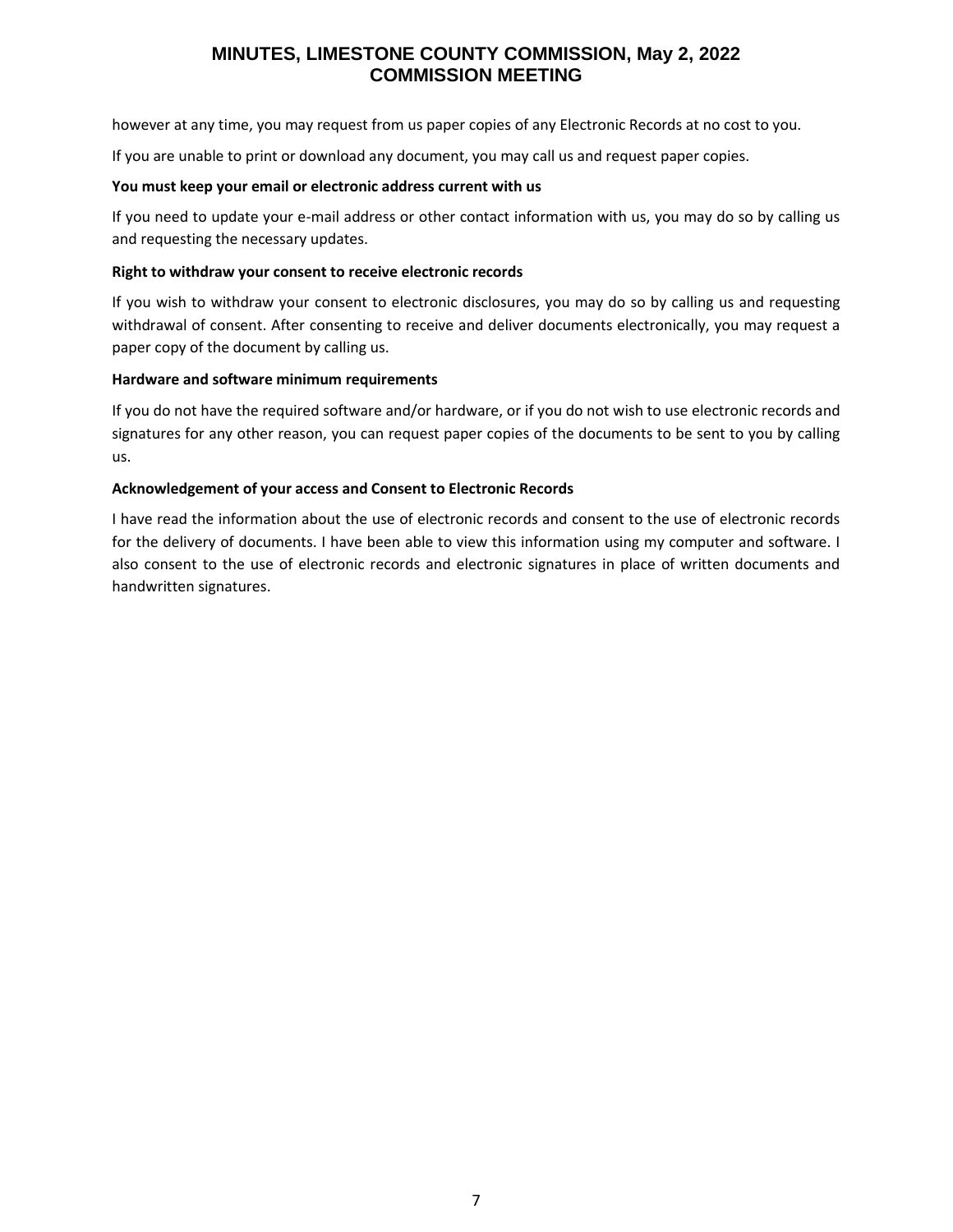

Air Conditioning & Heating

#### **AUTHORIZED SERVICER AGREEMENT**

This Authorized Servicer Agreement ("Agreement") is made and entered into effective as of the date set forth on the signature page hereof (the "Effective Date"), by an between the company designated on the Schedule of Companies attached to and made part of this Agreement ("Company") and the person or entity set forth on the signature page to this Agreement ("Dealer").

Company and Dealer agree as follows:

1 Contract Term. This Agreement is effective as of the Effective Date and will remain in effect until terminated by either party as set forth below.

2. Appointment. Company hereby appoints Dealer as a non-exclusive Authorized Servicer of the following Company produced products:

- Residential unitary ducted residential air conditioning and heating products
- Ductless residential products (e.g. mini splits)

The Dealer may purchase from Company or Company's independent distributor (whichever is applicable), and sell to end consumers, extended service contracts ("Service Agreements") for Company produced goods that Dealer has access to purchase from Company's affiliate Goodman Manufacturing Company LP or its independent distributor ("Product(s)"). Moreover, the Dealer may perform services covered by the Service Agreements sold to consumers at the agreed upon labor reimbursement rates and subject to the terms set forth below.

3. Pricing and Payment. The prices for Dealer's purchase of Service Agreements shall be Company's or the Company independent distributor's (whichever is applicable) applicable prices in effect on the date of Product installation for units covered by the Service Agreement, less any offered discounts. If tax is for whatever reason not included in the purchase price of the Product, Dealer will assume all responsibility for the calculation and payment of taxes as required by all applicable local, state and federal laws. Credit terms of all purchases will be determined by Company or the Company independent distributor (whichever is applicable) in its sole discretion. Company or Company's independent distributor (whichever is applicable) may refuse to accept any order in its sole discretion. Neither Company nor any of its affiliates has any role in Dealer's price of Service Agreements to homeowners.

4. Compensation. Dealer agrees that its entire compensation for service work performed pursuant to this Agreement will be calculated by multiplying the number of hours customarily required to perform the required service tasks, as set forth in the attached "Addendum - Labor Rate Schedule," time the approved hourly rate, plus reimbursement of Dealer's cost for any approved repair parts required in connection with such service. **When servicing a unit that is covered under a deductible plan Goodman will reimburse the above-mentioned compensation minus the deductible.**

- 5. Company Obligations. Company agrees to comply with the following obligations:
	- a. Company agrees to furnish available technical information for Products.
	- b. Company agrees to make service parts and systems available to Dealer directly through the Company or indirectly through Company's affiliates or the independent distributors of Company or such affiliates.
	- c. Company agrees to allow Dealer to use authorized marks around the "ASURE" trademark to support Dealer's business in selling Service Agreements and performing services thereunder; provided however, that nothing in this Agreement shall confer or vest in Dealer any right of ownership of the Marks.
	- d. Company agrees to make available technical training regarding Products, either directly or indirectly through Company's affiliates or the independent distributors of Company or such affiliates.
	- e. Company agrees to provide reasonable technical assistance to the Dealer, either directly or indirectly through Company's affiliates or the independent distributors of Company or such affiliates.
	- f. Company agrees to provide reasonable assistance in resolving any customer complaints through its Consumer Affairs Division or similar department.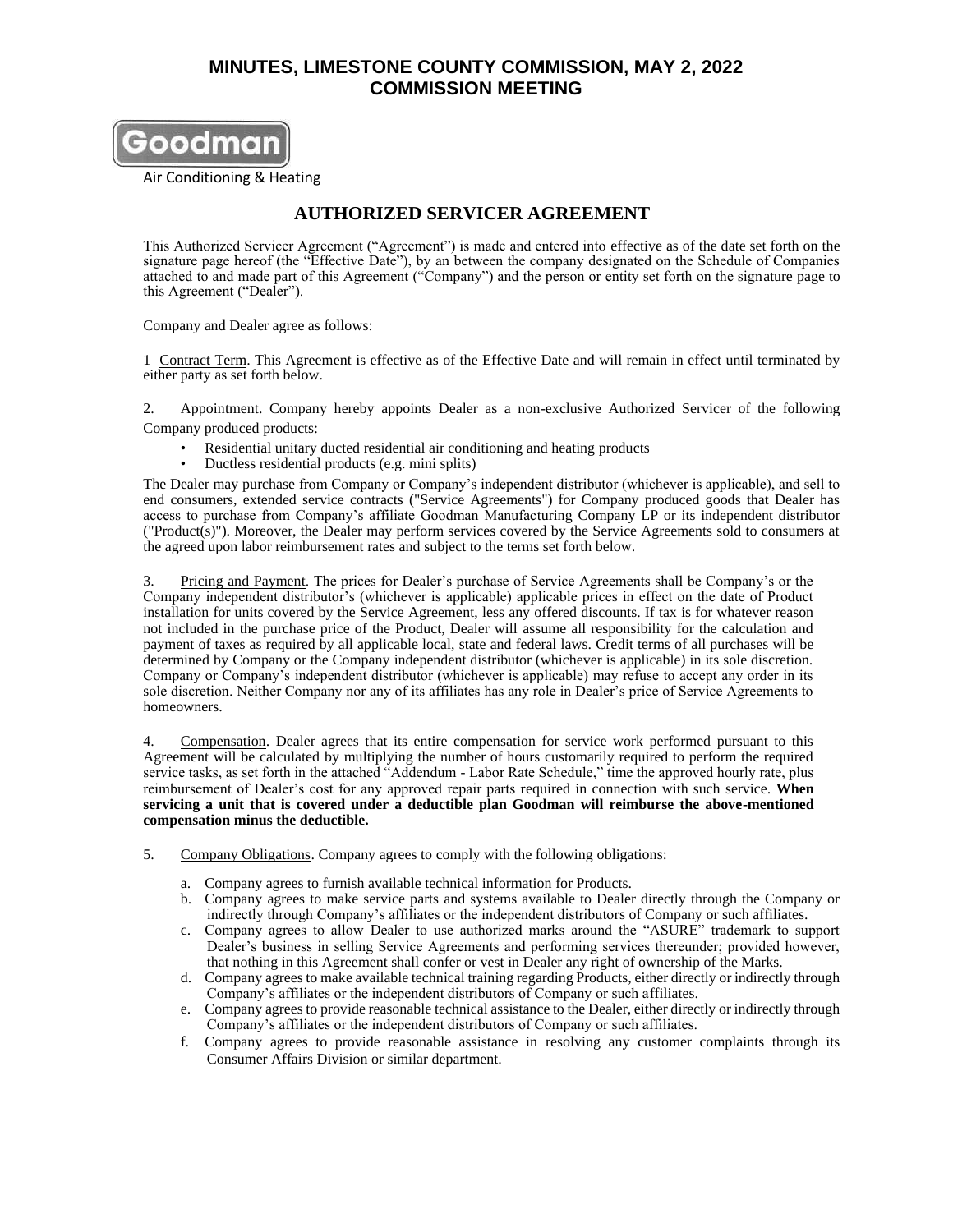- 6. Dealer Obligations. Dealer agrees to comply with the following obligations:
	- a. Dealer agrees to use the Company's trademarks and trade names (the "Marks") in a reasonable manner and will do nothing that will impugn or damage the Marks. Moreover, Dealer will not use any of the Marks in its legal, trade or business name, or in its internet website URL.
	- b. Dealer agrees to provide the end consumer with all relevant Service Agreements. Moreover, Dealer agrees to assist the end consumer in registering the Service Agreements. All of the Company's and its affiliates' warranties on the Products are issued directly to the end user, on the terms of Company or its affiliates' written warranties in effect from time to time. COMPANY AND ITS AFFILIATES MAKE NO WARRANTY (EXCEPT OF TITLE) TO ANY INTERMEDIARY PURCHASER.
	- c. Dealer agrees to comply with all relevant federal, state and local, laws, rules, regulations, orders, codes and ordinances. Dealer also agrees to maintain all necessary permits, licenses or certifications required by local, state, federal and provincial authorities in connection with the performance of Dealer's responsibilities under this Agreement. In addition, if Dealer operates within the state of Florida, Dealer shall comply with Florida law regarding sales representatives for service warranty associations or insurers, including, but not limited to, the following (when applicable): licensure, appointment, renewal, continuation, reinstatement, and termination. Pursuant to Regulation 5-1-12, Volume 3 Colorado Code of Regulations 702-5, Section 5, if Dealer sells a Service Agreement in Colorado, Dealer agrees to provide all services promised to the holder of that Service Agreement whether or not Company becomes bankrupt or otherwise ceases to function in the manner anticipated by this Agreement or the Service Agreement.
	- d. Dealer agrees to sell, service repair and install all Products in accordance with the instructions of Company's affiliates.
	- e. Dealer agrees to ensure that Service Agreement claim submissions are valid and proper.
	- f. Dealer agrees not to remove, disconnect or negate any safety device or features of Products. Dealer agrees not to alter any labels, plates or tags on Products.
	- g. Dealer agrees to allow Company or any Company affiliate to send customer satisfaction surveys to end consumers to understand how their experience could be improved. Company and its affiliates may share the results of these surveys with the Dealer, but not share any information peculiar to Dealer with any third parties unaffiliated with Company.
	- h. Dealer agrees to provide Company a properly completed and executed consumer Service Agreement application for each Service Agreement within 15 business days after resale of that agreement to a consumer. All applications submitted by Dealer must be for a Product, identified by its serial number, previously purchased by Dealer from one of the Company's affiliates or an independent distributor of such an affiliate.
	- i. Dealer agrees to provide prompt service to customers in its servicing area according to the terms of all written Service Agreements. When service is essential to the health or safety of the property dweller ("Emergency Service"), Dealer will make every reasonable effort to provide the Emergency Service within 48 hours after receiving report of a claim. If Dealer operates within the state of Nevada, Dealer agrees to commence Emergency Service claim repairs within 24 hours after receiving report of a claim.
	- j. If Dealer operates within the state of Florida, Dealer agrees to comply with Florida law prohibiting free service agreements, including, but not limited to, advertising, offering, or providing a Service Agreement for a price in an amount less than the cost of such Service Agreement as to the Dealer.
	- k. Dealer agrees to use only approved Company parts in the service of Products, unless otherwise authorized by Company in writing. Service repairs using non-Company parts are not compensable under this Agreement.
	- l. Dealer agrees to use only standardized contract applications as supplied by Company or Company's independent distributor.
	- m. Dealer agrees to warrant all service repairs for a period of 31 days. Additional service repairs to the same serialized unit within a 31-day period of the initial repair are not compensable under this Agreement if such repairs are attributable to Dealer's original, faulty repair.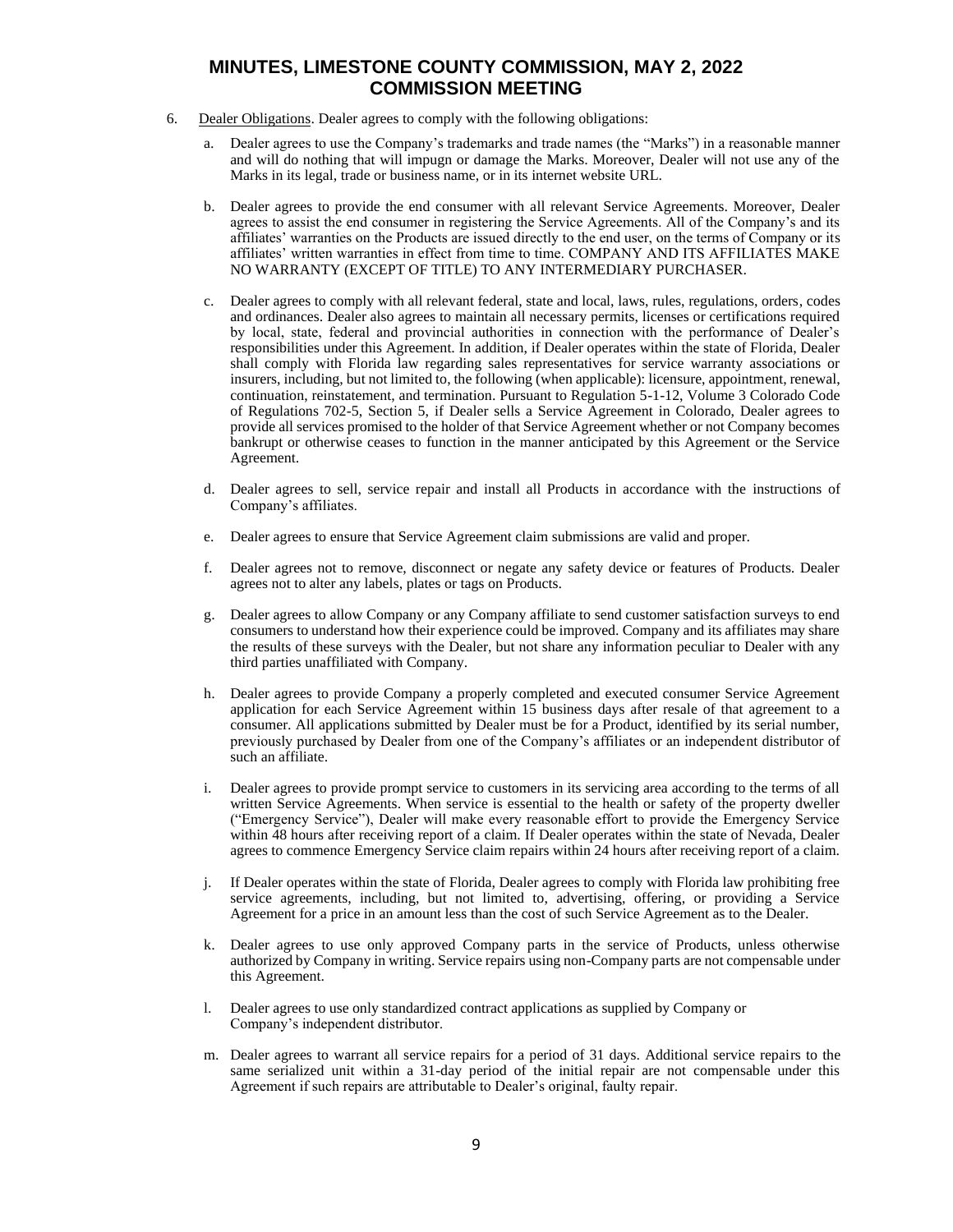- n. Dealer agrees to return to Company or Company's independent distributor, as may be required by current service policy, all parts replaced by Dealer under the provisions of this Agreement.
- o. Dealer agrees to only sell Service Agreements for a specific unit within 365 days from the date of installation of that unit.

7. Dealer agrees to allow Company or Company representatives to review repairs or claims. Such actions can include, but are not limited to, on-site audits and requiring additional documentation from Dealer. Independent Contractor. Dealer is an independent contractor, not an agent or employee of Company, and this Agreement shall not be deemed to create a partnership, joint venture or principal-agent relationship between the parties. Dealer is not authorized to assume or create any obligation or responsibility, including but not limited to obligations based on warranties or guarantees or other contractual obligations, on behalf or in the name of Company.

#### 8. Liability and Insurance.

- a. Dealer shall at all times (both during and after the term hereof) indemnify and hold harmless Company, its agents, affiliates and their agents and employees (individually, a "Company Party" and collectively, the "Company Parties"), against and from any and all actions, suits, liabilities, settlements, losses, damages, charges, costs, counsel fees and all other expenses relating to or arising from any and all claims (whether or not groundless) of every nature or character including, but without limitation, claims for bodily injury, death, and damage to property including loss of use thereof based upon any actual or alleged negligence or dishonesty of, or to any actual or alleged act of commission or omission by Dealer, or any of its employees or agents; and in case any action, suit or proceeding shall at any time (either during or after the term hereof) be brought against any Company Party by reason of any such claim. If a Company Party so requests, Dealer shall resist and defend such action, suit or proceeding, at the sole expense of Dealer, by reputable counsel.
- b. In addition to Worker's Compensation and Employer's Liability Insurance (including waiver of subrogation endorsement in favor of the Company Parties), Dealer shall at all times, at its sole expense, maintain Commercial General Liability Insurance at the aggregate level of \$250,000.Certificates(s) of insurance evidencing the required coverage shall be furnished to Company upon request.

9. Termination by Company for Cause. Except as otherwise provided by applicable law, Company may terminate this Agreement immediately upon written notice to Dealer upon the occurrence of any of the following events: (i) failure of Dealer to comply with the terms of payment of Company, any Company affiliate or independent distributor of Company or any Company affiliate, (ii) any check delivered by Dealer to Company, any Company affiliate or independent distributor of Company or any Company affiliate is dishonored when presented for payment, (iii) Dealer's breach of or failure to comply with any provision of this Agreement, (iv) Dealer's insolvency or business failure or the commencement of any proceeding under any bankruptcy or insolvency laws by or against Dealer, (v) the appointment of a receiver for all or any part of the property of Dealer or an assignment for the benefit of creditors by Dealer, (vi) providing false information to Company, any affiliate of Company or any independent distributor of Company or any Company affiliate, or (vii) Dealer's right to purchase Products from Goodman Manufacturing Company LP or its independent distributor for resale expires or is terminated.

10. Termination by Company Without Cause. Notwithstanding anything to the contrary in this Agreement, and except as otherwise provided by applicable law, Company may terminate this Agreement at any time, without cause, by providing Dealer with thirty (30) days advance written notice (or, if applicable law requires that more than 30 days' notice of termination be provided, then Company will provide such notice as required by applicable law). Moreover, Dealer has the same reciprocal rights to terminate this Agreement with 30 days' notice.

- 11. Effect of Termination. Upon any termination of this Agreement:
	- a. Any Company Party shall be entitled to reimbursement for any reasonable attorneys' fees that it may incur in collecting or enforcing payment of any obligations of Dealer.
	- b. Neither party shall be entitled to any compensation or reimbursement for inability to recoup any investment made in connection with performance under this Agreement, loss of prospective profits or anticipated sales or other losses occasioned by termination of this Agreement.
	- c. Dealer shall immediately cease any use of the Marks.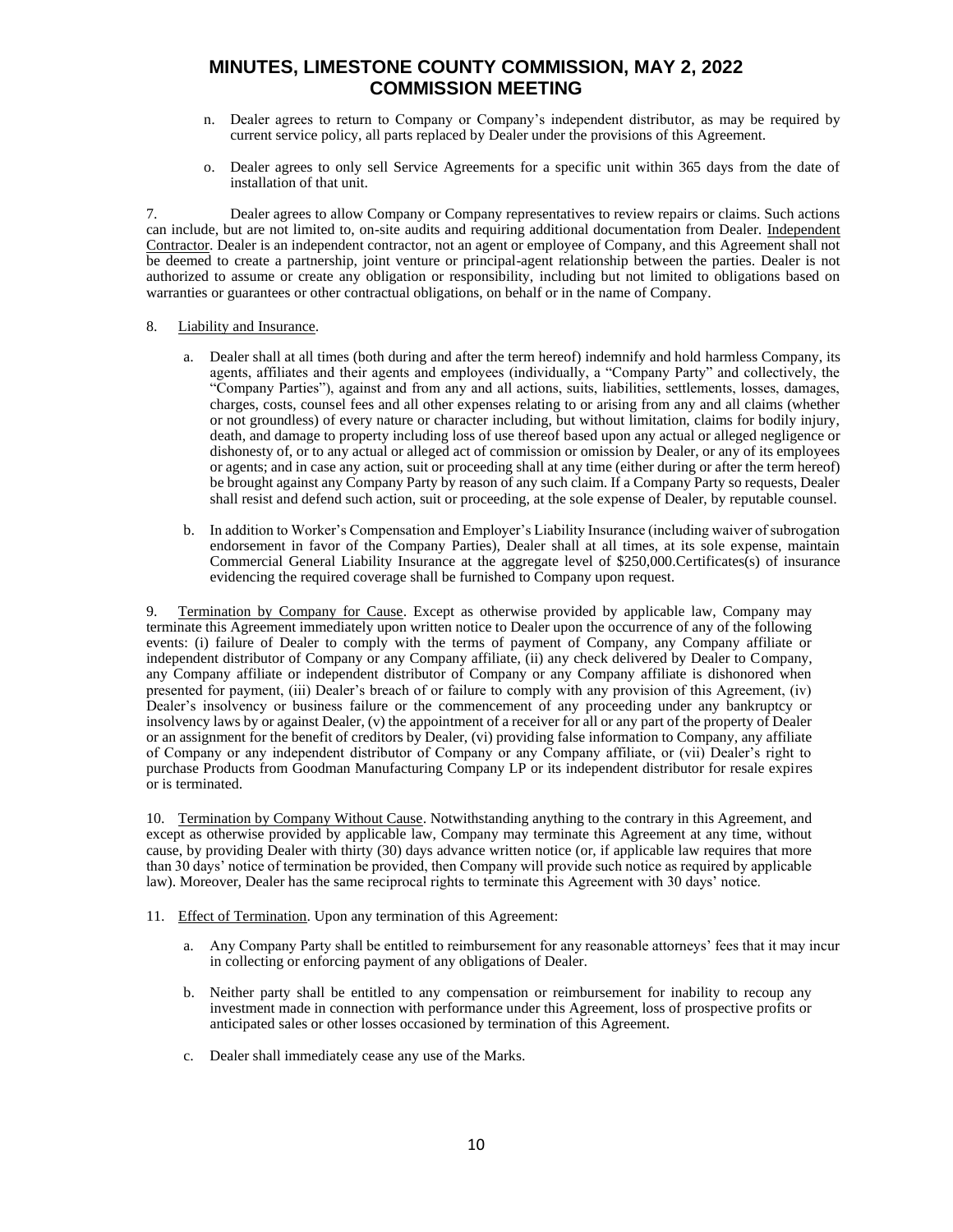12. The provisions of this Agreement that by their nature or their terms are intended to survive its termination, and any and all obligations that arise prior to termination, shall survive termination of this Agreement. Force Majeure. Company shall be excused from delays in performance or failure to perform hereunder to the extent that such delays or failures result from causes beyond the reasonable control of Company, including but not limited to, delay or failure caused by governmental laws, regulations, orders, decrees or other governmental acts during the term of this Agreement, floods, fire, tropical storm, hurricane, riot, accident, strikes or work stoppages for any reason, delays of suppliers or subcontractors, embargo, energy or fuel shortage, war, terrorist act, or any natural disaster or act of God, or other circumstance beyond the reasonable control of Company whether similar or dissimilar to the foregoing.

#### 13. Miscellaneous.

- a. Entire Agreement. This Agreement constitutes the entire agreement between Dealer and Company regarding purchase/resale of Service Agreements and Dealer's provision of services thereunder, superseding all prior oral or written agreements, policies, understandings, representations, warranties and negotiations, on those subjects; and there are no conditions affecting this Agreement which are not expressed herein.
- b. Amendments. This Agreement may be amended only by a writing signed by both parties hereto.
- c. Headings. The headings contained in this Agreement are for convenience only and shall not be interpreted to limit or otherwise affect the provisions of this Agreement.
- d. Governing Law. This Agreement and all purchase and sale transactions pursuant hereto shall be governed by and construed in accordance with the laws, without reference to principles of conflicts of laws, of the State of Texas.
- e. Severability. In the event a court of competent jurisdiction determines any one or more of the provisions contained in this Agreement to be invalid, illegal or unenforceable, this Agreement shall be construed so that the remaining provisions contained herein shall not in any way be affected thereby but shall remain in full force and effect, and any such invalid, illegal or unenforceable provision(s) shall be deemed, without further action by any person or entity, to be modified and/or limited to the minimum extent necessary to render the same valid and enforceable in such jurisdiction.
- f. Notices. Notification required or permitted hereby shall be deemed given upon enclosure thereof in an adequately post-paid envelope, deposited in a U.S. mail box, and addressed to the party to be given notice at the address to which that party has previously requested, by notice hereunder, that notices be sent or, if no such request has been made, at the mailing address listed for that party in this Agreement.
- g. No Assignment. This Agreement may not be assigned by Dealer, whether voluntarily or by operation of law, without the consent of Company. Any such attempted assignment shall be null and void and without legal effect.

In appointing Dealer pursuant to this Agreement, Company is relying on the unique qualifications of Dealer's principal owners and, accordingly, for purposes of this subsection, assignment shall include any change in Dealer's controlling ownership. This Agreement, or any of Company's rights hereunder, may be assigned by Company upon notice to Dealer.

h. Waiver. No waiver by Company of any default by Dealer under this Agreement shall be deemed a waiver of any prior or subsequent default by Dealer hereunder. In addition, any delay by Company in exercising any rights hereunder shall not be deemed a waiver of such rights.

| [Signature Page Follows on Next Page]<br>Dealer Name: LIMESTONE COUNTY COMMISSION Address: 310 W WASHINGTON ST |           |                                                     |  |  |  |
|----------------------------------------------------------------------------------------------------------------|-----------|-----------------------------------------------------|--|--|--|
| City: ATHENS                                                                                                   | State: AL | Zip code: 35611                                     |  |  |  |
| Telephone Number: 2564979748                                                                                   |           | E-mail Address: ellen.morell@limestonecounty-al.gov |  |  |  |
| Type of Entity: X Corporation Partnership Sole Proprietorship                                                  |           |                                                     |  |  |  |
| Federal Tax PIN: 636001607                                                                                     |           | Dealer Account Number: 234259                       |  |  |  |
| Requested Labor Rate: \$75.00                                                                                  |           | Approved Labor Rate (completed by Goodman):         |  |  |  |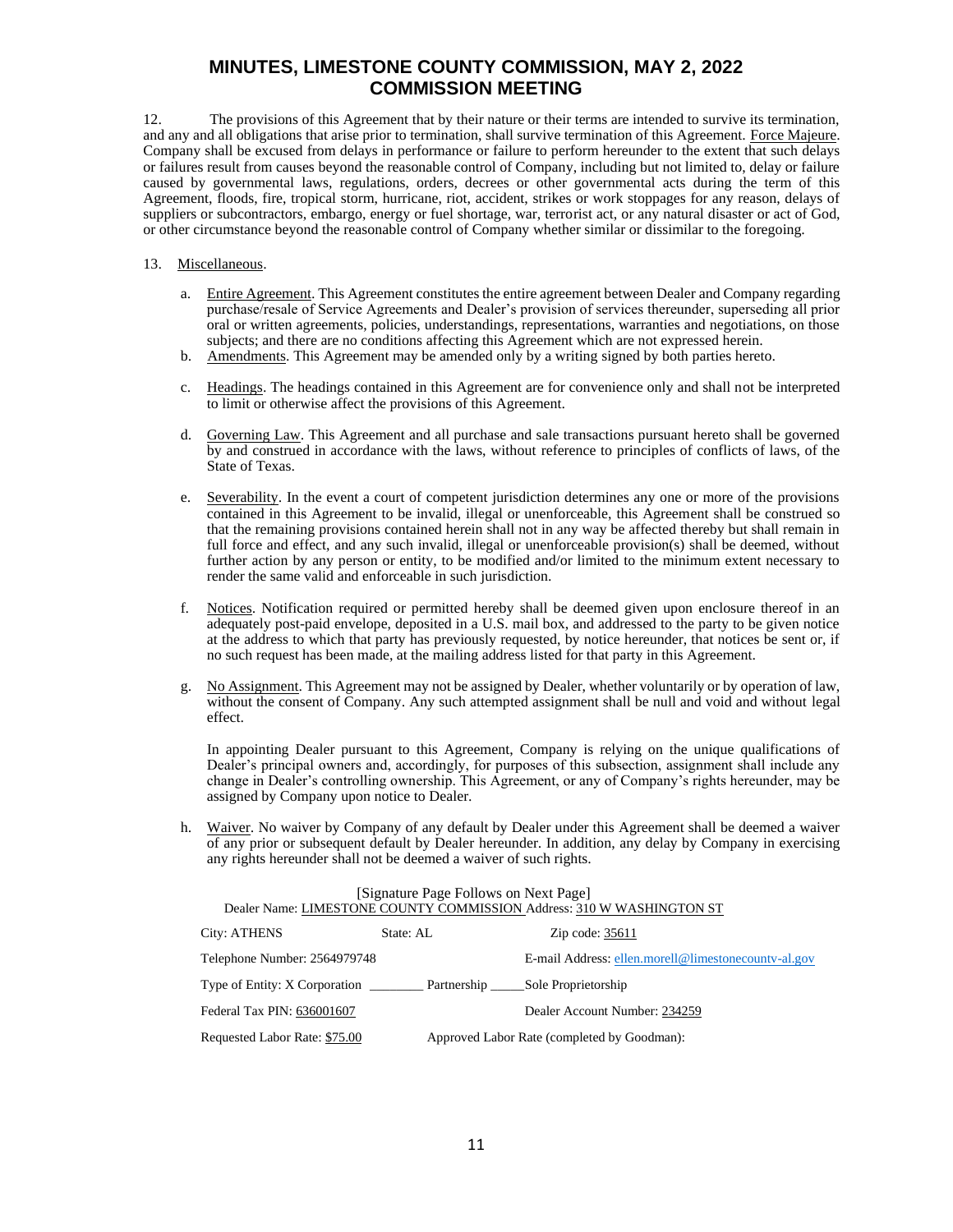#### **Company**

| 19001 KermierRd<br>Address: |  |
|-----------------------------|--|
|                             |  |

| <b>TTI</b>           |                | --                    |
|----------------------|----------------|-----------------------|
| City<br>aller<br>W 9 | Fexas<br>State | 7484<br>'.ID<br>.oder |

**IN WITNESS WHEREOF,** the parties have executed this Agreement on the Effective Date. COMPANY: Company

| $\mathbf{B} \mathbf{v}$ :       |                  | Warranty Analyst |
|---------------------------------|------------------|------------------|
| Print Name: Warranty Department |                  |                  |
| Title:                          | Warranty Analyst |                  |

DEALER: Dealer Name: LIMESTONE COUNTY COMMISSION

By: b<sub>y</sub>.<br>Pont Name: Steve Ursery Title: Head of Maintenance

Date:

The undersigned Goodman independent distributor hereby executes this Agreement for the purpose of certifying that it believes that the Dealer named herein can meet the dealer obligations outlined in Section 6:

DISTRIBUTOR: Distributor Name: EAST COAST METAL DISTRIBUTORS. INC.

 $By:$ 

Print Name s spencer

Title: Counter Sales

All signed copies should be returned to 19001 Kermier Rd, Waller, TX 77484 for execution by Company.Rate A - pays 1.5 hours - for replacement of small common electric or mechanical components, such as contactors, capacitors, or relays. Rate B - pays 2 hours - for replacement of an electrical or mechanical component such as fan or blower motors, fan blades, and blower assemblies.

Rate C - pays 2.5 hours plus \$50 for refrigerant - for sealed system leak repairs with no parts replacement.

Rate D - pays 3.5 hours plus \$100 refrigerant and recovery - for sealed system repairs with parts replacement, including evaporator coil replacement.

Rate E - pays 5 hours plus \$100 refrigerant and recovery - this repair is limited to compressor, condenser coil and unit replacement. Unit replacement of compressor-bearing products will be paid at rate E plus \$50 refrigerant. Unit replacement claims on non-compressor bearing units are not eligible for refrigerant and recovery.

Rate F - pays 5 hours - for replacement of heat exchangers only.

Rate G - pays 1.75 hours plus \$100 refrigerant - for filter drier and/or TXV replacement.

Deductible Plans- **When servicing a unit that is covered under a deductible plan Goodman will reimburse** the servicer according to the above labor rate schedule **minus the deductible.** If Dealer is located and/or performs consumer services for which it is obligated to perform under this Agreement in a state other than Florida, Oklahoma, South Carolina, Washington, or Wyoming, the Company under this Agreement shall be Asure Extended Service Company, LLC.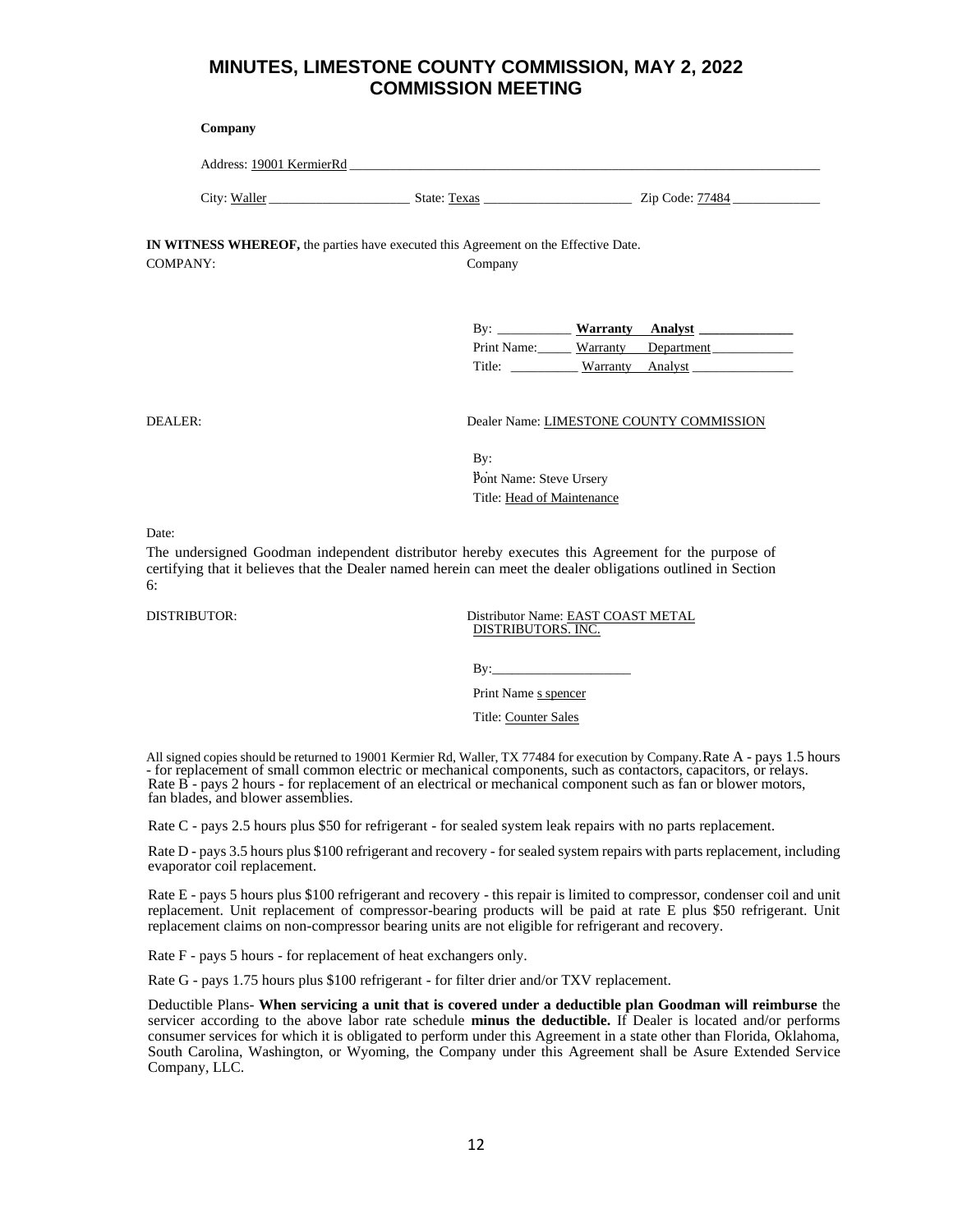If Dealer is located and/or performs consumer services for which it is obligated to perform under this Agreement in Florida, Oklahoma, South Carolina, Washington or Wyoming, the Company under this Agreement shall be AsureCare Corp.

If Dealer is located and/or performs consumer services for which it is obligated to perform under this Agreement in Georgia, the Company under this Agreement shall be Asure Extended Service Company LLC unless Dealer issues a Service Agreement under this Agreement to a consumer residing in a condominium that is attached to two (2) or more units, in which case the Company under this Agreement shall be Goodman Manufacturing Company LP, located at 19001 Kermier Rd, Waller, TX 77484.

The Chairman asked if there was any discussion. There was no discussion. The Administrator called the roll. Jason Black, aye; Danny Barksdale, aye; Daryl Sammet, aye; and LaDon Townsend, aye. Motion carries unanimously.

**MOTION** was made by LaDon Townsend and seconded by Jason Black to terminate the services immediately from the current vendor awarded for bids 2783, 2784 and 2785, awarding date of March 21, 2022, due to insufficient services performed.

The Chairman asked if there was any discussion. There was no discussion. The Administrator called the roll. LaDon Townsend, aye; Jason Black, aye; Daryl Sammet, aye; and Danny Barksdale, aye. Motion carries unanimously.

**MOTION** was made by Daryl Sammet and seconded by Danny Barksdale to award bids 2783, 2784 and 2785 to Aaron Littrell of North Alabama Curb Appeal effective immediately.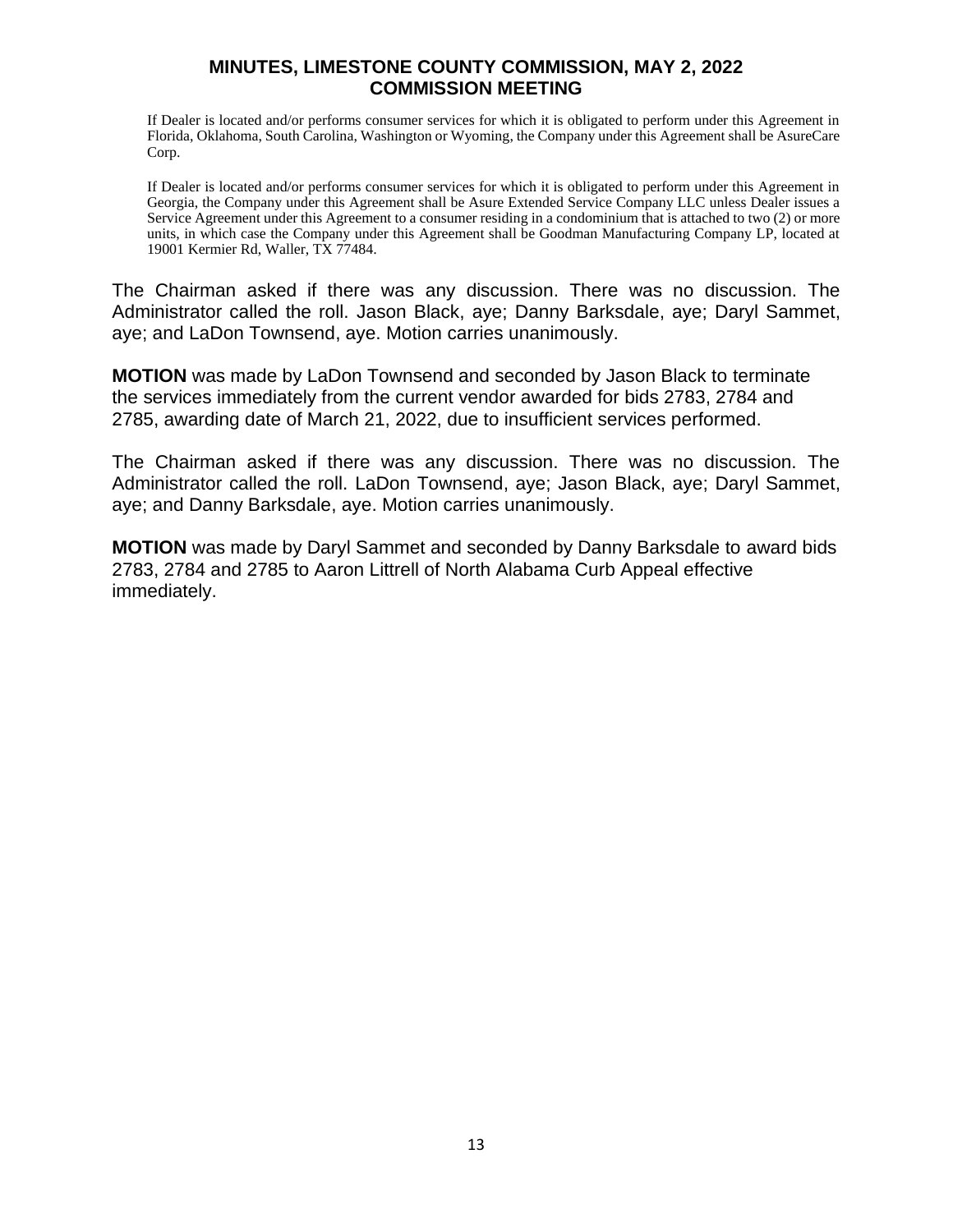# **PROPOSAL NO. 2783 TABULATION OF BID Bid Opened: March 10, 2022 @10:00 a.m. Bid Awarded: March 21, 2022 @ 10:00 a.m.**

#### **Lawn Maintenance – Tanner Senior Center**

| <b>COMPANY</b>                                                                                                                | <b>AMOUNT</b> | <b>AWARDED TO</b> |
|-------------------------------------------------------------------------------------------------------------------------------|---------------|-------------------|
| <b>Jerry Cox</b><br>22846 Cairo Hollow Road<br>Athens, AL 35614                                                               | <b>NO BID</b> |                   |
| <b>Aaron Littrell</b><br>25948 Bethel Road<br>Elkmont, AL 35620<br>nacurbappeal@yahoo.com                                     | \$350.00      | X                 |
| <b>Martin Lawn Care</b><br><b>ATTN: Daniel Martin</b><br>25146 Scarlett Lane<br>Athens, AL 35613<br>Iplaythebanjo01@gmail.com | \$335.00      |                   |
| <b>Terry Blakely</b><br>14730 Milton Lane<br>Elkmont, AL 35620<br>256-777-0490                                                |               |                   |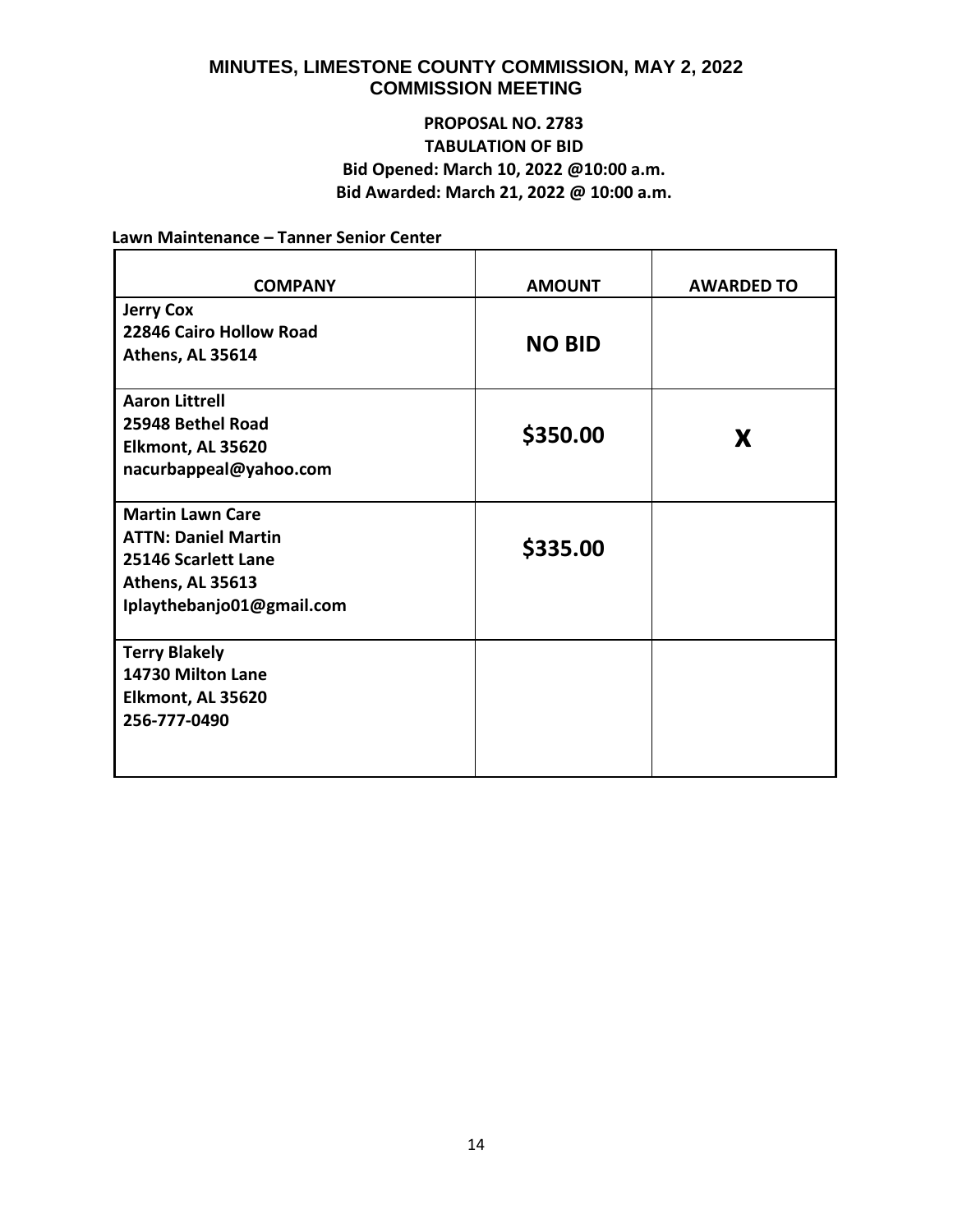# **PROPOSAL NO. 2784 TABULATION OF BID Bid Opened: March 10, 2022 @10:00 a.m. Bid Awarded: March 21, 2022 @ 10:00 a.m.**

**Lawn Maintenance – Goodsprings Senior Center**

| <b>COMPANY</b>                                                                                                                | <b>AMOUNT</b> | <b>AWARDED TO</b> |
|-------------------------------------------------------------------------------------------------------------------------------|---------------|-------------------|
| <b>Jerry Cox</b><br>22846 Cairo Hollow Road<br>Athens, AL 35614                                                               | <b>NO BID</b> |                   |
| <b>Aaron Littrell</b><br>25948 Bethel Road<br>Elkmont, AL 35620<br>nacurbappeal@yahoo.com                                     | \$356.25      | X                 |
| <b>Martin Lawn Care</b><br><b>ATTN: Daniel Martin</b><br>25146 Scarlett Lane<br>Athens, AL 35613<br>Iplaythebanjo01@gmail.com | \$270.00      |                   |
| <b>Terry Blakely</b><br>14730 Milton Lane<br>Elkmont, AL 35620<br>256-777-0490                                                |               |                   |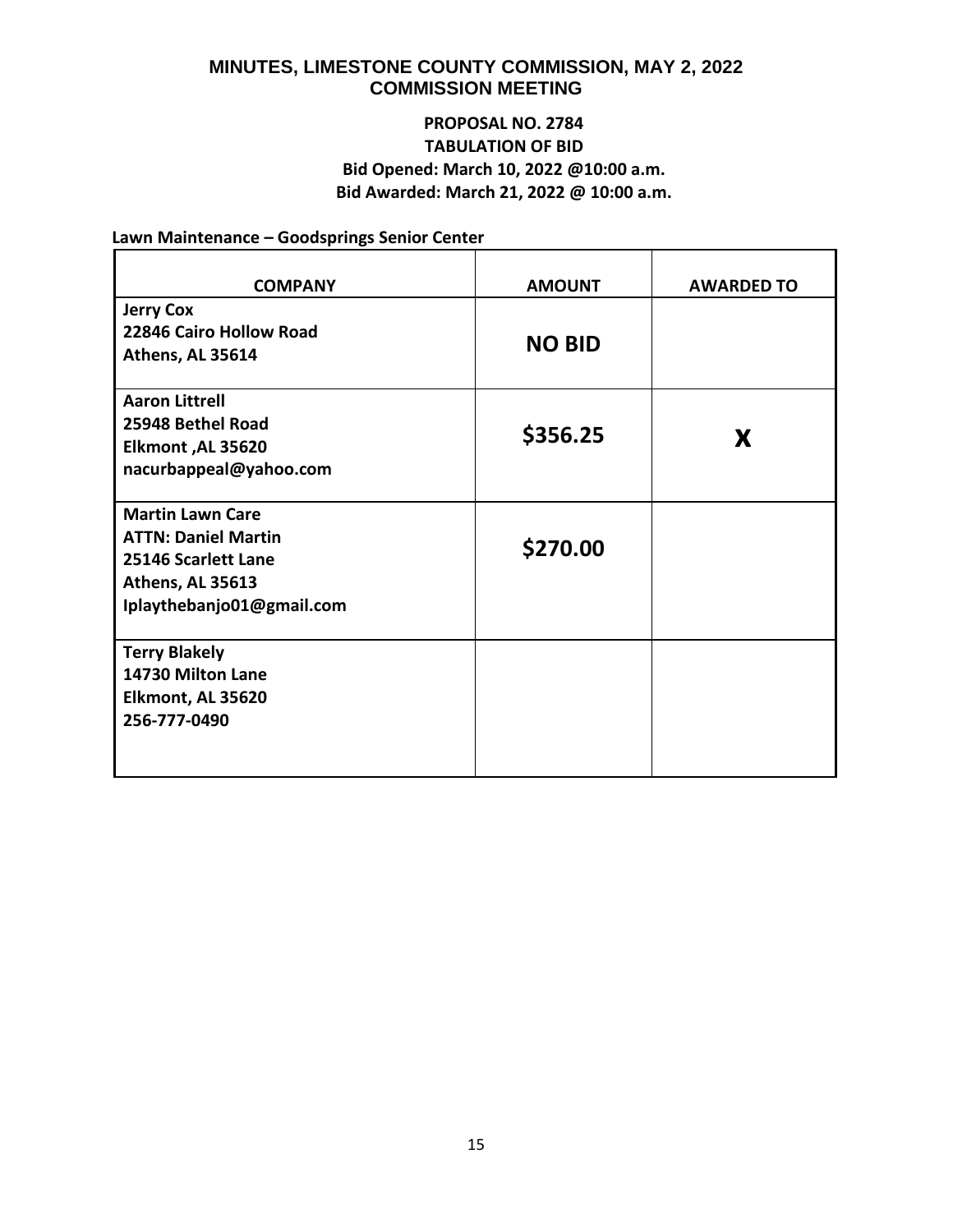# **PROPOSAL NO. 2785 TABULATION OF BID Bid Opened: March 10, 2022 @10:00 a.m. Bid Awarded: March 21, 2022 @ 10:00 a.m.**

**Lawn Maintenance – Owens Senior Center**

| <b>COMPANY</b>                                                                                                                                | <b>AMOUNT</b> | <b>AWARDED TO</b> |
|-----------------------------------------------------------------------------------------------------------------------------------------------|---------------|-------------------|
| <b>Jerry Cox</b><br>22846 Cairo Hollow Road<br>Athens, AL 35614                                                                               | <b>NO BID</b> |                   |
| <b>Aaron Littrell</b><br>25948 Bethel Road<br>Elkmont, AL 35620<br>nacurbappeal@yahoo.com                                                     | \$362.50      | X                 |
| <b>Martin Lawn Care</b><br><b>ATTN: Daniel Martin</b><br>25146 Scarlett Lane<br>Athens, AL 35613<br>Iplaythebanjo01@gmail.com<br>256-856-3234 | \$280.00      |                   |
| <b>Justin Romine</b><br>20034 Tick Ridge Rd<br>Athens, AL 35614<br>Jromine86@gmail.com                                                        | \$1550.00     |                   |
| <b>Terry Blakely</b><br>14730 Milton Lane<br>Elkmont, AL 35620<br>256-777-0490                                                                |               |                   |

The Chairman asked if there was any discussion. There was no discussion. The Administrator called the roll. Daryl Sammet, aye; Danny Barksdale, aye; Jason Black, aye; and LaDon Townsend, aye. Motion carries unanimously.

**MOTION** was made by Jason Black and seconded by LaDon Townsend to approve the following merit increases, which are included in the base pay and cost of living pay as listed below.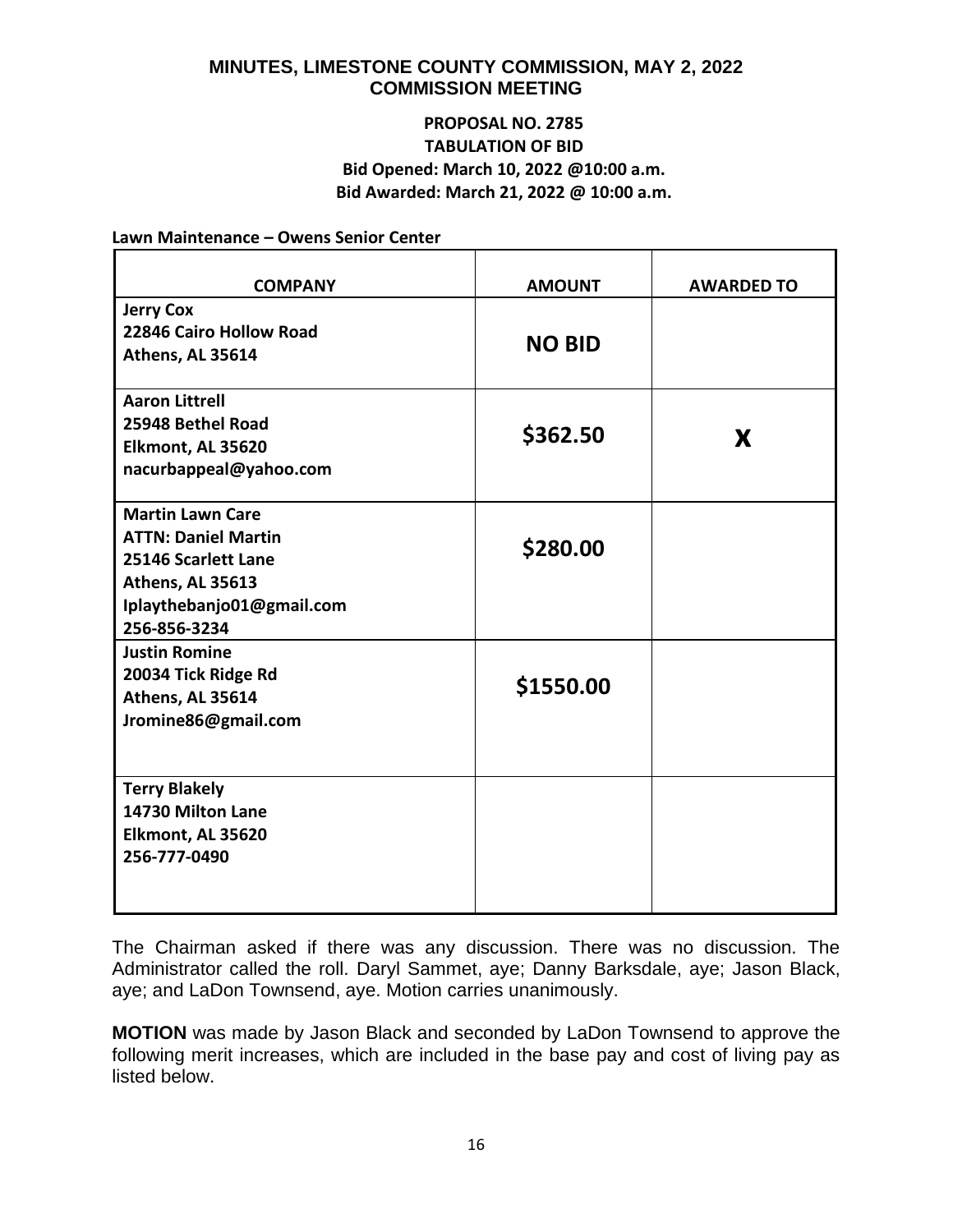| <b>Name</b>               | <b>Position</b>                    | <b>Effective Date</b> |
|---------------------------|------------------------------------|-----------------------|
| Adam Harper               | <b>Equipment Operator II</b>       | 5/3/2022              |
| Angela Ferguson           | SR. Tag & Title Clerk              | 5/8/2022              |
| <b>Austin Roberson</b>    | <b>Deputy Sheriff</b>              | 5/24/2022             |
| Cathy Lamb                | Tag & Title Clerk                  | 5/2/2022              |
| <b>Chris Beddingfield</b> | Drug Lab Tech.                     | 5/1/2022              |
| <b>Hayden Pierce</b>      | <b>Sheriff Deputy</b>              | 5/10/2022             |
| Jesse Tyler               | <b>Communications Officer</b>      | 5/16/2022             |
| Jessica Pierce            | <b>Deputy Revenue Commissioner</b> | 5/1/2022              |
| <b>Michael Clem</b>       | Asst. Animal Control Officer       | 5/9/2022              |
| <b>Nathanael Greene</b>   | <b>Sheriff's Deputy</b>            | 5/18/2022             |
| Nicholas Thompson         | <b>Communications Supervisor</b>   | 5/3/2022              |
| <b>Rennie Allison</b>     | <b>Corrections Officer</b>         | 5/2/2022              |
| <b>Reda Davis</b>         | Senior Center Manager              | 5/18/2022             |
| Rodney Head               | <b>Corrections Officer</b>         | 5/11/2022             |
| Samuel Long               | <b>Equipment Operator II</b>       | 5/4/2022              |
| <b>Stephanie Little</b>   | SR. Tag & Title Clerk              | 5/31/2022             |
| <b>Terry Johnson</b>      | Patrol Sgt.                        | 5/2/2022              |
| <b>Tina Stark</b>         | <b>Records Technician</b>          | 5/2/2022              |

The Chairman asked if there was any discussion. There was no discussion. The Administrator called the roll. Jason Black, aye; LaDon Townsend, aye; Daryl Sammet, aye; and Danny Barksdale, aye. Motion carries unanimously.

**MOTION** was made by Danny Barksdale and seconded by LaDon Townsend to approve the following subdivisions:

| <b>Name</b>                                                            | S/D<br>Гуре | <b>Approval</b><br><b>Type</b> | Lots                    | <b>District</b> | Location                                                                                     |
|------------------------------------------------------------------------|-------------|--------------------------------|-------------------------|-----------------|----------------------------------------------------------------------------------------------|
| Jones Spring Subdivision,<br>Phase 3                                   | Major       | Preliminary                    | 57 Lots<br>& 1<br>Tract | 2               | West side of Jones Rd<br>approx. 900' N of<br>Pepper Rd                                      |
| <b>Marvin Littrell Acres</b><br>Subdivision - replat Tracts<br>12 & 13 | Minor       | Preliminary<br>& Final         | 2                       | 4               | Approximately 0.1 miles<br>north of Hwy 72 on the<br>north side of Lakeview<br><b>Street</b> |

The Chairman asked if there was any discussion. There was no discussion. The Administrator called the roll. Danny Barksdale, aye; LaDon Townsend, aye; Daryl Sammet, aye; and Jason Black, aye. Motion carries unanimously.

**MOTION** was made by Jason Black and seconded by LaDon Townsend to approve to amend the staffing plan to reflect the following corrections:

1. Under Law Enforcement, reflect 2 – Part-Time Deputy at a grade 11 instead of 16;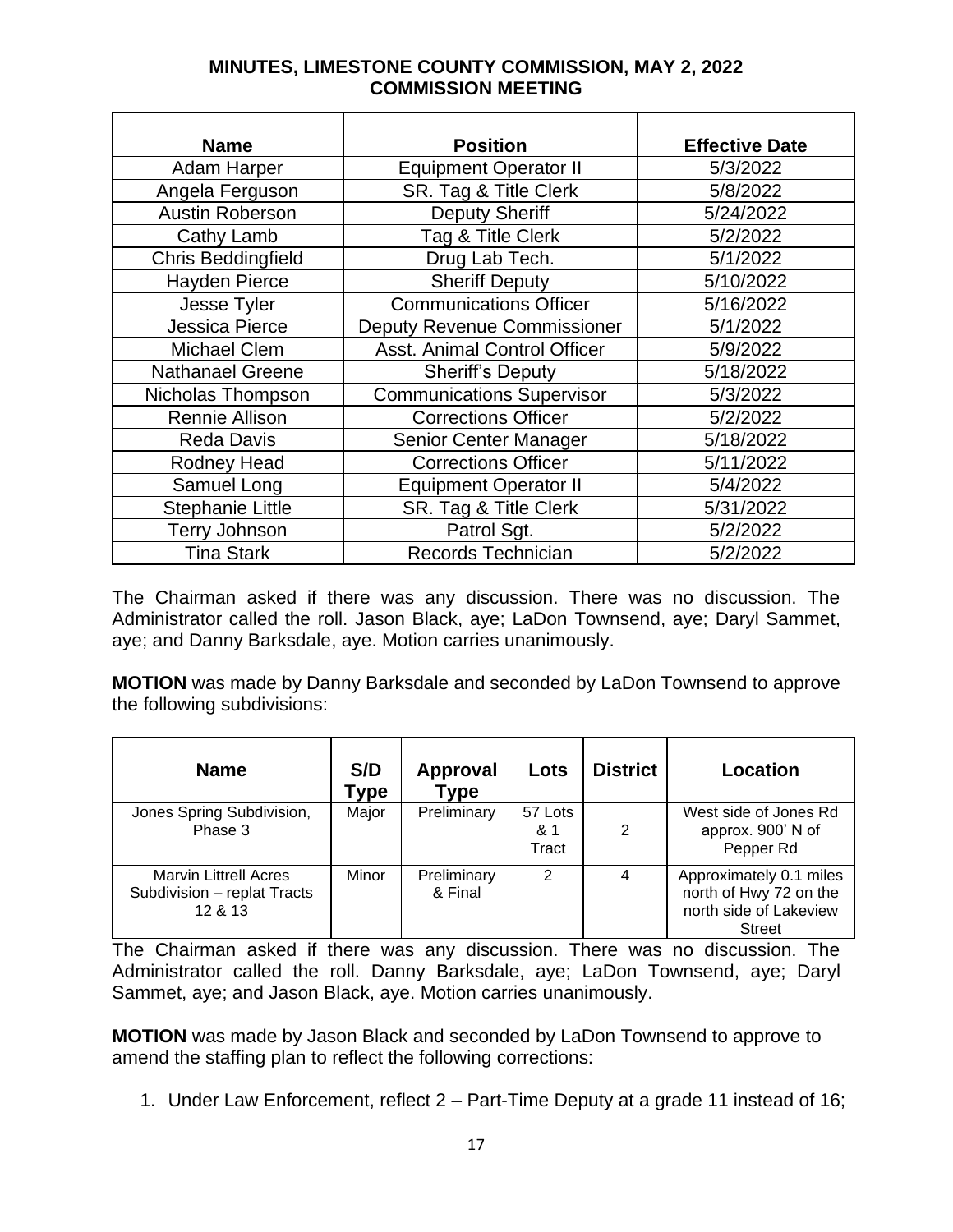- 2. Under License Commissioner, reflect 6 Sr. Tag and Title Clerks instead of 5 Sr. Tag and Title Clerks and remove 1 PT Tag & Title Clerk;
- 3. Under Maintenance of Facilities & Grounds, reflect a total number of 14 instead of 13.

The Chairman asked if there was any discussion. There was no discussion. The Administrator called the roll. Jason Black, aye; LaDon Townsend, aye; Daryl Sammet, aye; and Danny Barksdale, aye. Motion carries unanimously.

**MOTION** was made by Danny Barksdale and seconded by LaDon Townsend to approve CASA to occupy empty office space located in the Community Corrections' office for a period of not more than two years.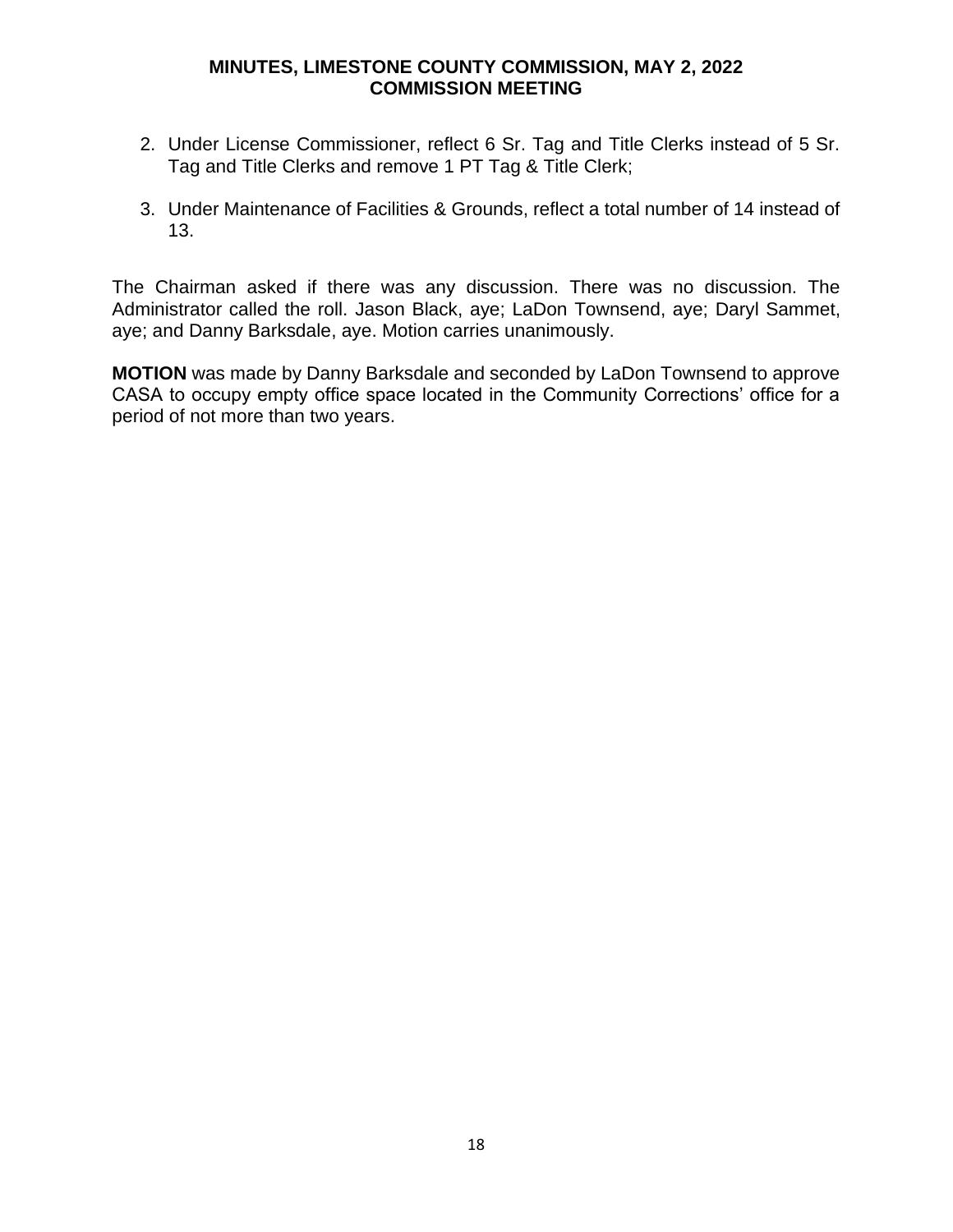

#### \*EMA Officer

10 years' experience & required certifications: 19

\*\*Real Property Appraiser

Trainee: 14; 18 months' experience: 17; State certified: 18